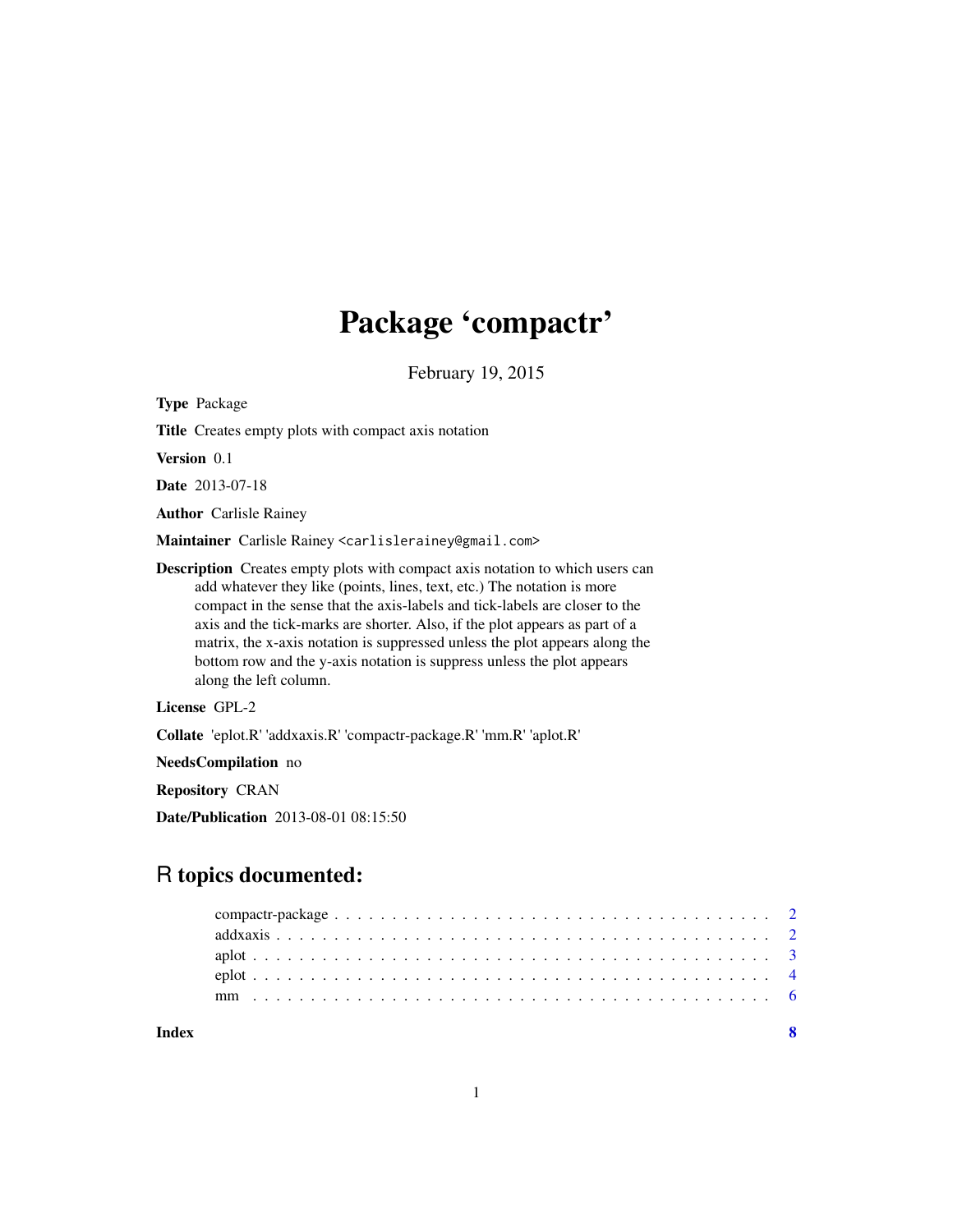#### Description

Creates empty plots with compact axis notation to which users can add whatever they like (points, lines, text, etc.) The notation is more compact in the sense that the axis-labels and tick-labels are closer to the axis and the tick-marks are shorter. Also, if the plot appears as part of a matrix, the x-axis notation is suppressed unless the plot appears along the bottom row and the y-axis notation is suppress unless the plot appears along the left column.

#### Details

| Package: | compactr   |
|----------|------------|
| Type:    | Package    |
| Version: | 0.2        |
| Date:    | 2013-07-18 |
| License: | $GPI - 2$  |

This package contains two functions. The most important, eplot(), creates an empty plot with compact axes that users can then draw on. The secondary function, aplot(), creates *another* plot using the same arguments as the previous call to eplot(), with the exception of main.

#### Author(s)

Maintainer: Carlisle Rainey <carlislerainey@gmail.com>

addxaxis *Add an x axis to the current plot*

#### Description

This function adds an x-axis to the current plot. Intended for use when the plot does not fall along the bottom row, but you plan to put no plot beneath it.

#### Usage

```
addxaxis()
```
#### Author(s)

Carlisle Rainey [\(e-mail,](mailto:carlislerainey@gmail.com) [website\)](http://www.carlislerainey.com)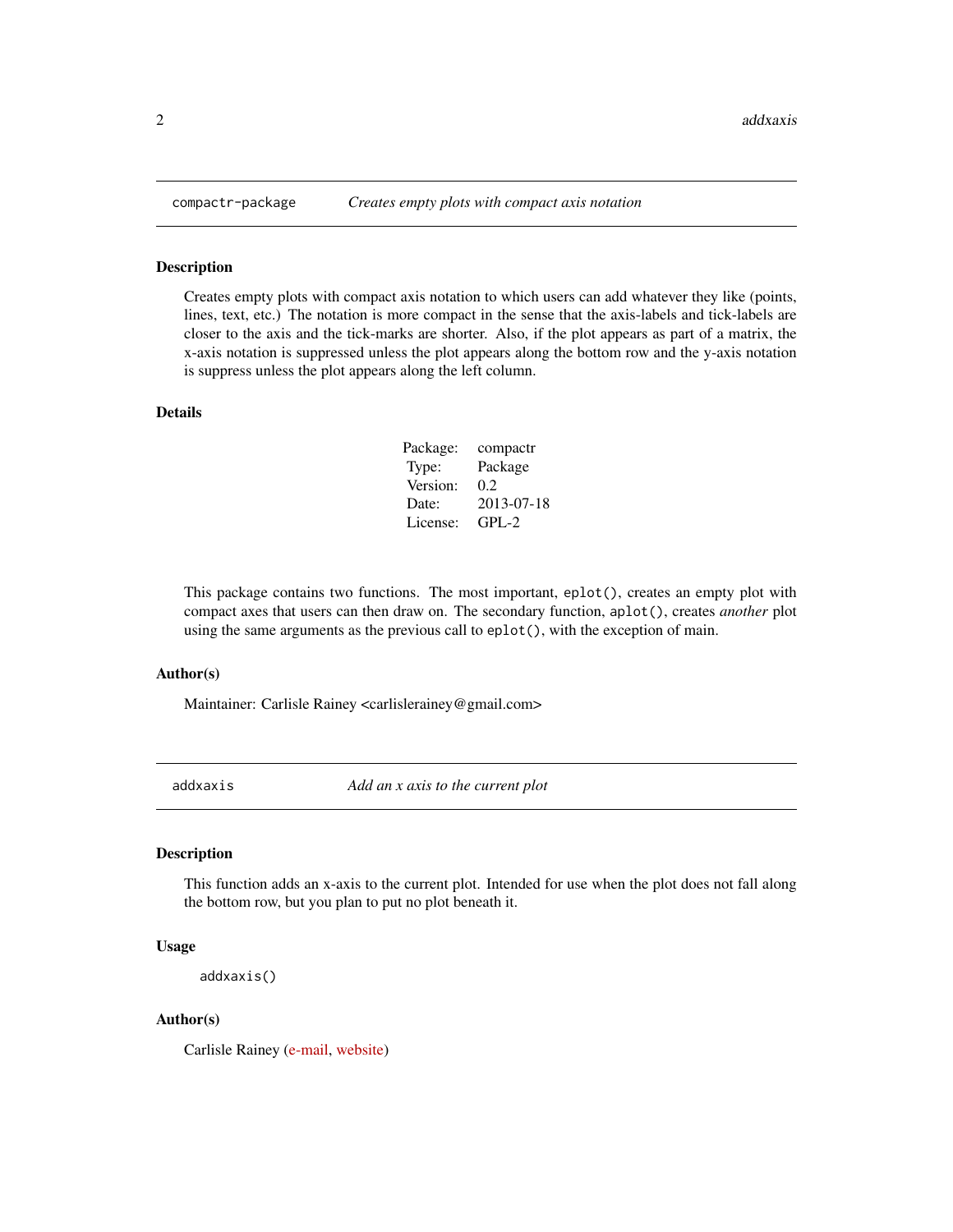<span id="page-2-0"></span>aplot 3

#### Examples

```
par(mfrow = c(2, 2), mar = c(.75, .75, .75, .75), oma = c(3, 3, 1, 1))eplot(xlim = c(-1, 1), ylim = c(-1, 1), xlab = "X Label")aplot()
addxaxis()
aplot()
```
**Create an empty plot with compact axis notation** 

#### Description

The aplot() function simply calls eplot() again, using the same arguments (with the exception of main).

#### Usage

aplot(main = NULL)

#### Arguments

main a label for the subplot. Intended for labeling a each plot in a matrix. If you need a title for the entire matrix of plots, or a single plot, I recommend using a call to the mtext() function.

#### Details

This function simply draws an empty plot with compact axis notation, to which the user can add points, lines, text, and so on. Also, if the plot appears as part of a matrix, the x-axis notation is suppressed unless the plot appears along the bottom row and the y-axis notation is suppress unless the plot appears along the left column.

#### Author(s)

Carlisle Rainey [\(e-mail,](mailto:carlislerainey@gmail.com) [website\)](http://www.carlislerainey.com)

#### Examples

```
# run these lines one at a time to see what happens
par(mfrow = c(2,2))eplot(xlim = c(-1, 1), ylim = c(0, 10))aplot(main = "Hey Look! No axis labels.")
aplot(main = "But this one has them?!")
aplot(main = "And this one does just what you'd expect!")
# after a call to eplot() or aplot(), I just add
# whatever I want to the plot.
```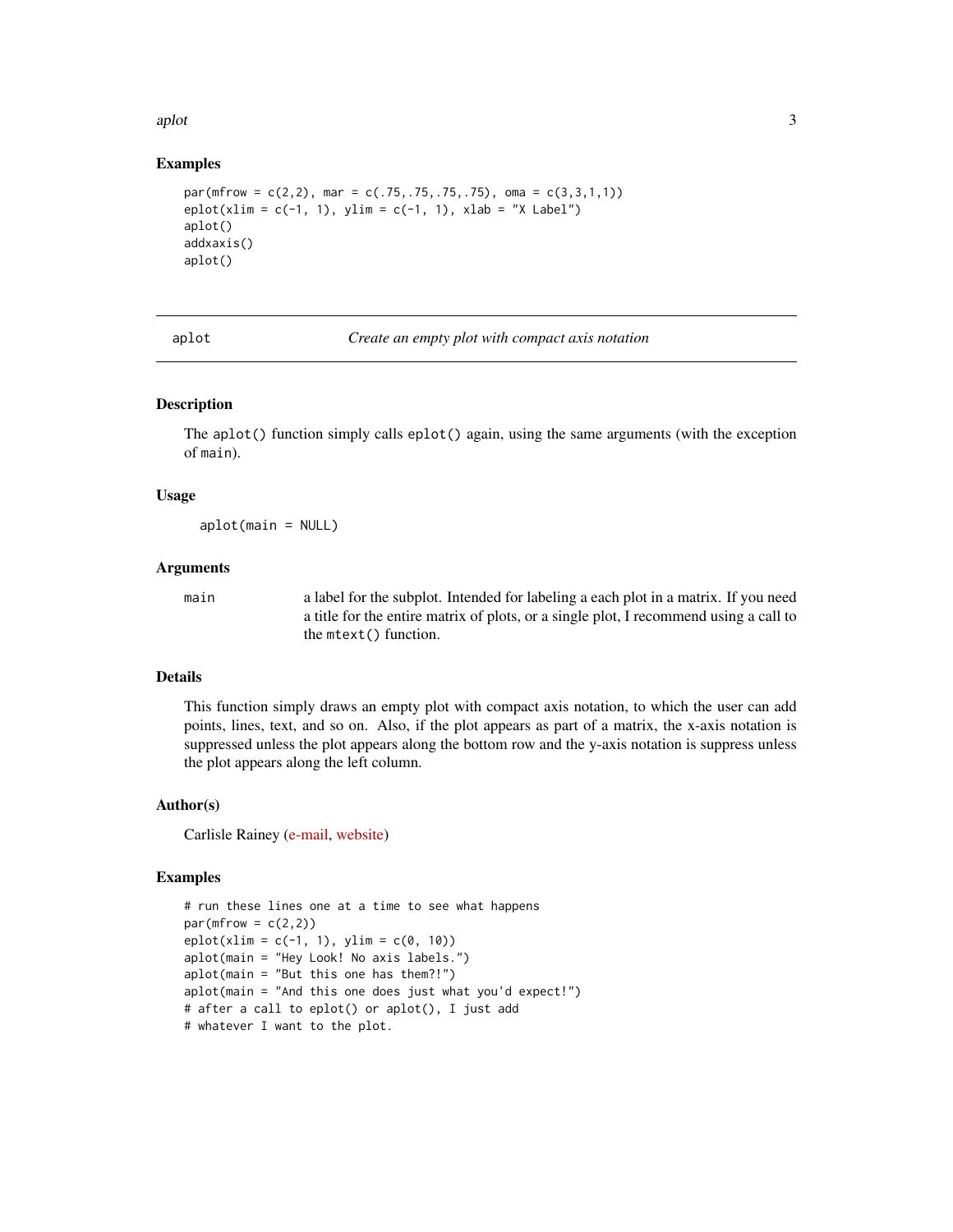#### <span id="page-3-0"></span>Description

The eplot() function draws an empty plot to which the user can add points, lines, text, etc. The axis notation is more compact than the defaults for the plot() function. Also, axis and label are appropriately suppressed when the plot occurs as part of a matrix. The aplot() function simply calls eplot() again, using the same arguments (with the exception of main).

#### Usage

```
eplot(xlim, ylim, xlab = NULL, ylab = NULL, main = NULL,
 text.size = 1, tick.length = 0.02, xpos = -0.7,
 ypos = -0.5, xat = NULL, yat = NULL, xticklab = NULL,
 yticklab = NULL, xlabpos = 1.5, ylabpos = 1.5,
 annx = TRUE, anny = TRUE, box = TRUE)
```
#### Arguments

| xlim               | the x limits $(x1, x2)$ of the plot.                                                                                                                                                                  |
|--------------------|-------------------------------------------------------------------------------------------------------------------------------------------------------------------------------------------------------|
| ylim               | the y limits of the plot.                                                                                                                                                                             |
| xlab               | a label for the x axis, defaults to empty space.                                                                                                                                                      |
| ylab               | a label for the y axis, defaults to empty space.                                                                                                                                                      |
| main               | a label for the subplot. Intended for labeling a each plot in a matrix. If you need<br>a title for the entire matrix of plots, or a single plot, I recommend using a call to<br>the mtext() function. |
| text.size          | a numerical value giving the amount by which axis notation should be magni-<br>fied. Reasonable values range from about 0.5 to 2.                                                                     |
| tick.length        | the length of tick marks as a fraction of the smaller of the width or height of the<br>plotting region. Reasonable values range from about 0.01 to 0.1.                                               |
| xpos, ypos         | controls the distance from the tick labels to the axis. Reasonable values range<br>from about $-1$ to $1$ .                                                                                           |
| xat, yat           | the location of the tick marks along the axes. If "none," then the axis will not be<br>annotated.                                                                                                     |
| xticklab, yticklab |                                                                                                                                                                                                       |
|                    | the labels for the tick marks. A character vector the length of xat and yat.                                                                                                                          |
| xlabpos, ylabpos   |                                                                                                                                                                                                       |
|                    | controls the distance from the axis labels to the axes. Reasonable values range<br>from about $1$ to $3$ .                                                                                            |
| annx, anny         | include annotations for x and y axes?                                                                                                                                                                 |
| box                | should a box be plotted?                                                                                                                                                                              |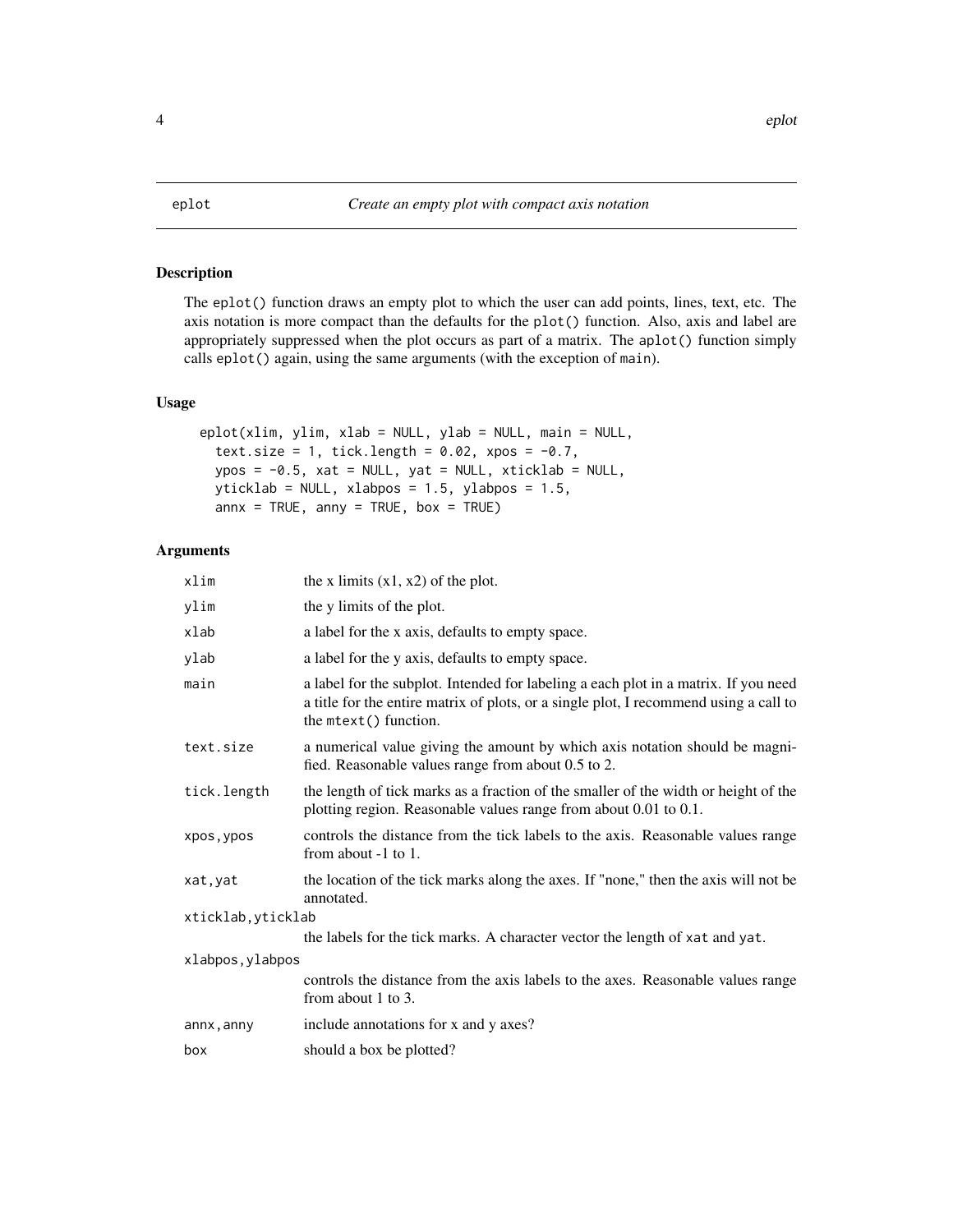#### eplot 5

#### Details

This function simply draws an empty plot with compact axis notation, to which the user can add points, lines, text, and so on. Also, if the plot appears as part of a matrix, the x-axis notation is suppressed unless the plot appears along the bottom row and the y-axis notation is suppress unless the plot appears along the left column.

#### Author(s)

Carlisle Rainey [\(e-mail,](mailto:carlislerainey@gmail.com) [website\)](http://www.carlislerainey.com)

#### Examples

### Plot 0: illustrating the purpose

```
# run these lines one at a time to see what happens
par(mfrow = c(2,2))eplot(xlim = c(-1, 1), ylim = c(0, 10))aplot(main = "Hey Look! No axis labels.")
aplot(main = "But this one has them?!")
aplot(main = "And this one does just what you'd expect!")
# after a call to eplot() or aplot(), I just add
# whatever I want to the plot.
### Plot 1: a simple scatter plot
set.seed(1234)
x < - rnorm(100)
y \leq -x + \text{rnorm}(100)par(mfrow = c(1,1), mar = c(3,3,1,1), oma = c(0,0,2,0))eplot(xlim = c(min(x), max(x)), ylim = c(min(y), max(y)),xlab = "Explanatory Variable", ylab = "Outcome Variable")
points(x, y)
abline(lm(y \sim x), lwd = 3, col = "red")mtext("A Clever Title", outer = TRUE)
### Plot 2: a matrix of scatter plots
# simulation multilevel data
set.seed(1234)
group \leq rep(1:11, each = 15)
a \leq r rnorm(length(unique(group)), sd = 1)
b \le rnorm(length(unique(group)), mean = 1, sd = .3)
x <- rnorm(length(group))
y <- a[group] + x*b[group] + rnorm(length(group))
## estimate random effects models and pull out the estimates
#library(lme4)
#hier <- lmer(y \sim x + (1 + x \mid group))#a.hat <- fixef(hier)[1] + ranef(hier)$group[, 1]
```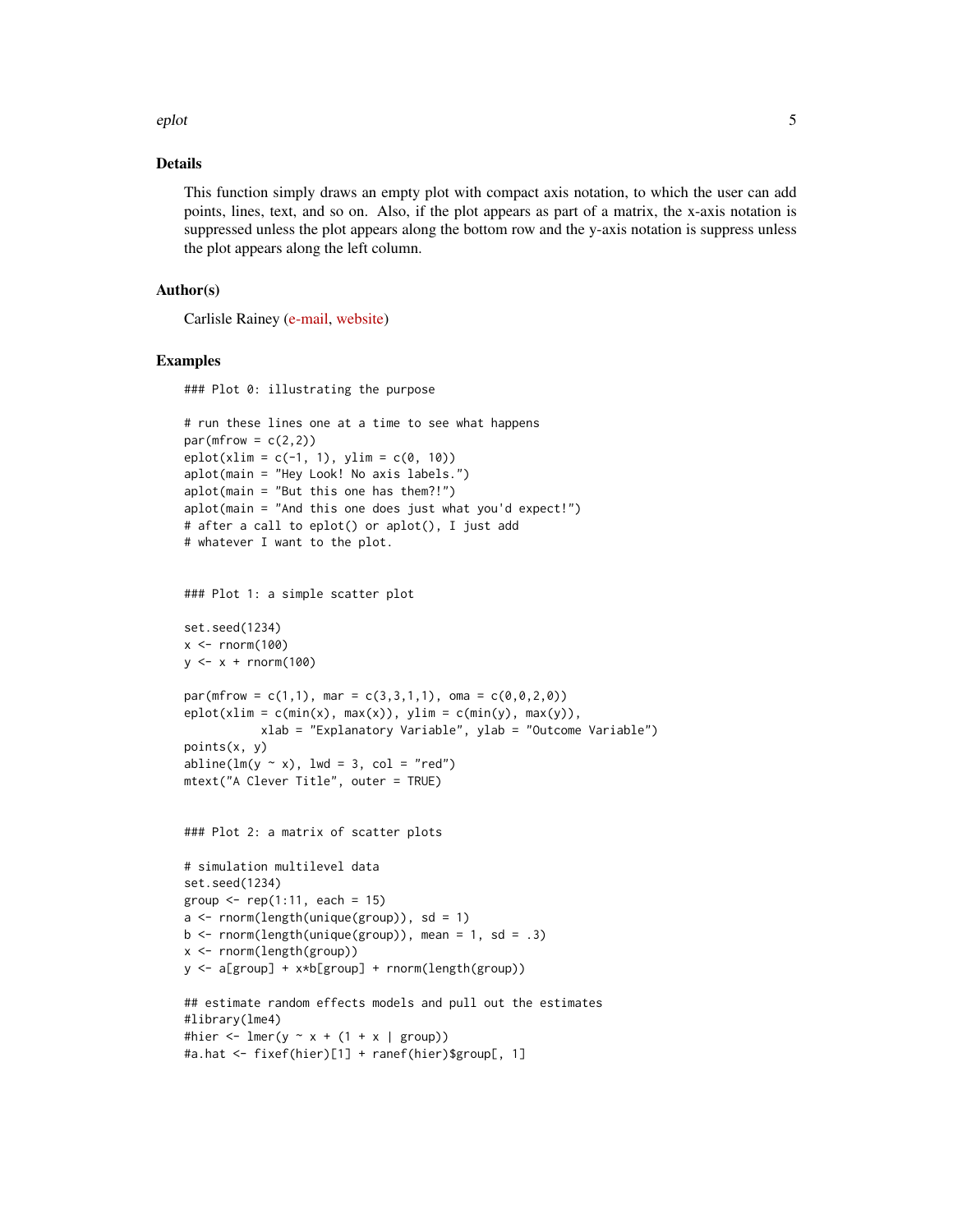```
#b.hat <- fixef(hier)[2] + ranef(hier)$group[, 2]
# draw plot
par(mfrow = c(3,4), mar = c(.75,.75,.75,.75), oma = c(4,4,4,1))for (i in 1:11) {
 eplot(xlim = c(min(x), max(x)), ylim = c(min(y), max(y)),xlab = "Explanatory Variable", ylab = "Outcome Variable",
             main = paste("Group", i))
 points(x[group == i], y[group == i])#abline(a = a.hat[i], b = b.hat[i])
 abline(lm(y[group == i] \sim x[group == i]), lty = 3)
}
# add an overall title
mtext("Comparing Partial Pooling and No Pooling", outer = TRUE, line = 2)
### Plot 3: a matrix of scatter plots using aplot() and addxaxis()
# use the same estimates as before
# draw the first plot with eplot()
par(mfrow = c(3,4), mar = c(.75,.75,.75,.75), oma = c(4,4,4,1))eplot(xlim = c(min(x), max(x)), ylim = c(min(y), max(y)),xlab = "Explanatory Variable", ylab = "Outcome Variable",
           main = "Group 1")# then add stuff
points(x[group == 1], y[group == 1])#abline(a = a.hat[1], b = b.hat[1])abline(lm(y[group == 1] ~ x[group == 1]), lty = 3)legend(par("usr")[1], par("usr")[4],
      legend = c("partial pooling", "no pooling"), lty = <math>c(1, 3)</math>,bty = "n", bg = NA, cex = .8)# draw the rest with aplot()
for (i in 2:11) {
 aplot(main = paste("Group", i))
 # since we don't plan to have bottom right plot,
 # let's add an axis to the one above
 if (i == 9) { addsaxis() }points(x[group == i], y[group == i])
 #abline(a = a.hat[i], b = b.hat[i])abline(lm(y[group == i] ~ x[group == i]), lty = 3)}
mtext("Comparing Partial Pooling and No Pooling", outer = TRUE, line = 2)
```
mm *Find the minimum and maximum of a vector*

<span id="page-5-0"></span>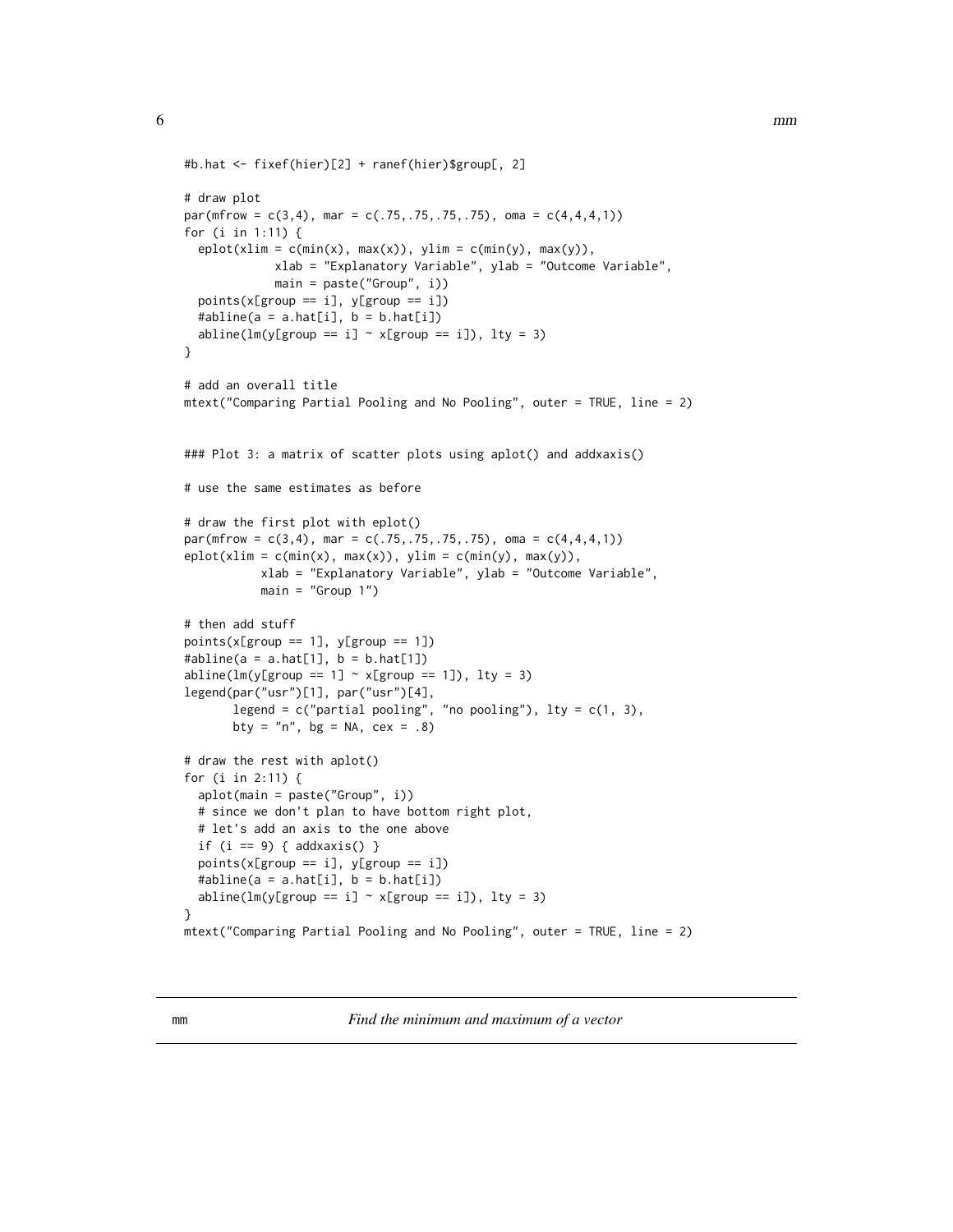#### $m$

#### Description

The function mm() finds the minimum and maximum of a vector. It is intended for use with eplot() to properly scale the axes.

#### Usage

 $mm(x)$ 

#### Arguments

x a vector

#### Author(s)

Carlisle Rainey [\(e-mail,](mailto:carlislerainey@gmail.com) [website\)](http://www.carlislerainey.com)

#### Examples

```
x < - rnorm(100)
y <- rnorm(100)
```
 $par(mfrow = c(1,1), mar = c(5,4,4,2), oma = c(0,0,0,0))$  $eplot(x, y, xlim = mm(x), ylim = mm(y))$